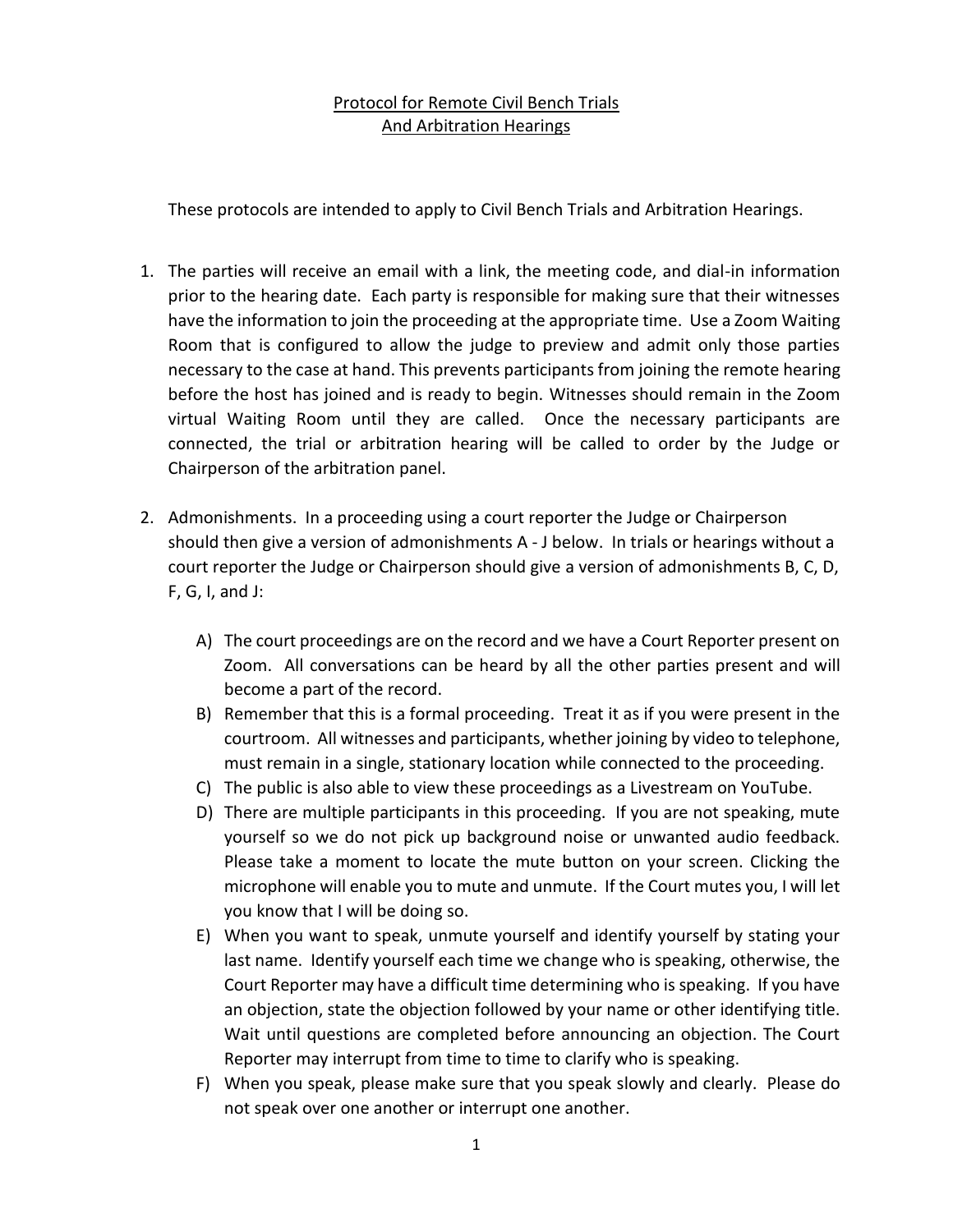- G) The Court will admit witnesses into the virtual Courtroom from the Waiting Room one at a time. Do not allow or encourage witnesses to watch the Livestream during the hearing or assist them in any way in violating this rule. Do not communicate with the witness through any format during the proceeding. Witnesses may not hold any notes or paperwork in their hands while they are testifying.
- H) Verbal responses are essential in order for the Court Reporter to take down what the speaker said.
- I) If a participant or witness has limited internet access or experiences problems with an internet connection during these proceedings, they should immediately dial in using the dial-in information and meeting code provided in the Zoom invitation that they were given. Once dialed-in they will be admitted through the Waiting Room.
- J) Video or audio recording of this proceeding by any party through any device or format is strictly prohibited. Failure to comply with this admonishment may result in the imposition of sanctions or in a finding of contempt.
- 3. The trial or arbitration hearing should then begin as it normally would with opening statements and then the presentation of evidence.
- 4. As each witness is called, the Judge or Chairperson will admit that witness from the waiting room for testimony. Witness should only be admitted one at a time as they are called to testify.
- 5. Once the witness is admitted they will be sworn-in by the Judge or Chairperson. This procedure will remain the same as during a physical court appearance if all parties appear by Zoom. However, if there is any question as to the identity of a participant appearing by Zoom, the Judge or Chairperson may require identification through a driver's license or another form of identification. If a party is unable to appear by Zoom and is present by telephone only, the Judge or Chairperson must verify that the participant is the person he or she claims to be. This can be accomplished by asking other participants if they recognize the witnesses voice and/or by asking other identifying questions. If verification is established, the oath can be administered as set forth above.
- 6. Exhibits will have been exchanged prior to the trial in accordance with each courtroom's standing order. All exhibits should be numbered and labeled and include an exhibit list describing each item, along with columns that indicate whether each item was admitted into evidence. During the trial, the previously distributed exhibits will be presented utilizing the Zoom Share Screen feature. Parties may submit unanticipated rebuttal evidence or impeachment during the trial through the Share Screen feature as well. Share Screen can be used to lay foundation, refresh recollection, and authenticate signatures. The Court should not allow an exhibit to be shown on Share Screen without permission. The Court can disable file sharing and then only enable it after the participant receives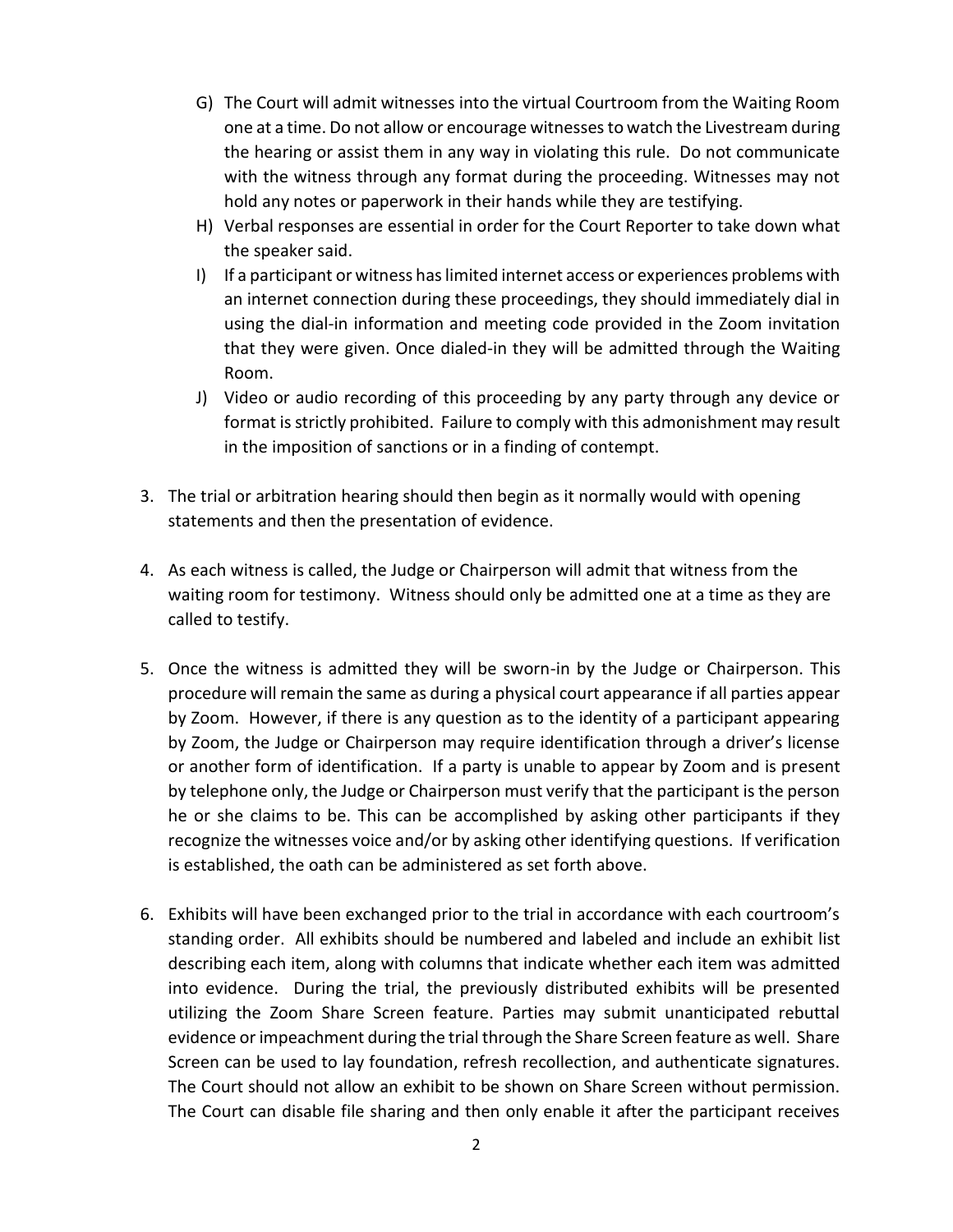permission to show the exhibit. This also ensures no one improperly or accidentally uses exhibits. Once the Court has ruled on an exhibit, the exhibit list should be marked accordingly. At the conclusion of the proceeding, the parties should be instructed to retain their own exhibits, and the Court's copy of the marked exhibit list should be placed in the court file kept by the Circuit Clerk and made part of the official record.

- 7. Tangible exhibits may require the proponent to be present in court unless the parties can reach a stipulation or agree to substitute photos or a video. If necessary, the parties may also agree to deliver tangible exhibits to the Circuit Clerk for preservation of the record. In appropriate circumstances, the Judge can require counsel to file an image of the physical item with the Circuit Clerk in lieu of the original item. Parties may show tangible exhibits on video to or by a witness through Share Screen and should be viewable by everyone present in the virtual courtroom. Agreements regarding tangible evidence should be discussed in advance of the virtual proceeding.
- 8. Once a witness who is not a party has completed their testimony, the Court should require that they exit the proceedings. If there is a possibility that the witness may be recalled, the Court and parties should try to reach an agreement that would allow the remainder of that witnesses' testimony to be taken out of order. In the absence of such agreement the Court or Chairperson should place the witness back into the Waiting Room. If the non-party witness is excused, they should be terminated from the session and can view the proceedings using the Court's YouTube livestream.
- 9. For proceedings that require an official record, a court reporter furnished by the  $19<sup>th</sup>$ Judicial Circuit should be used whenever one is available. The Court Reporter will attend the proceeding as a Zoom participant, and the Gallery View setting on Zoom should be used so that the Judge and the Court Reporter can see all the participants and more clearly know who is speaking.
- 10. In the event a Court Reporter is not available, the Judge may utilize the Zoom recording feature. A *Memorandum on Remote Hearings* issued by the Illinois Supreme Court provides as follows:

[Supreme Court Rule 46](http://www.illinoiscourts.gov/SupremeCourt/Rules/Art_I/ArtI.htm#46) allows for recording of court proceedings by "stenographic means or by an electronic recording system approved by the Supreme Court." The following describes approved use of recordings made by video conferencing services under Rule 46.

• At all times during the making of the record, the court shall be in total control of the means of recording, regardless of platform, and may not delegate that control to any attorney, party or witness to the proceeding.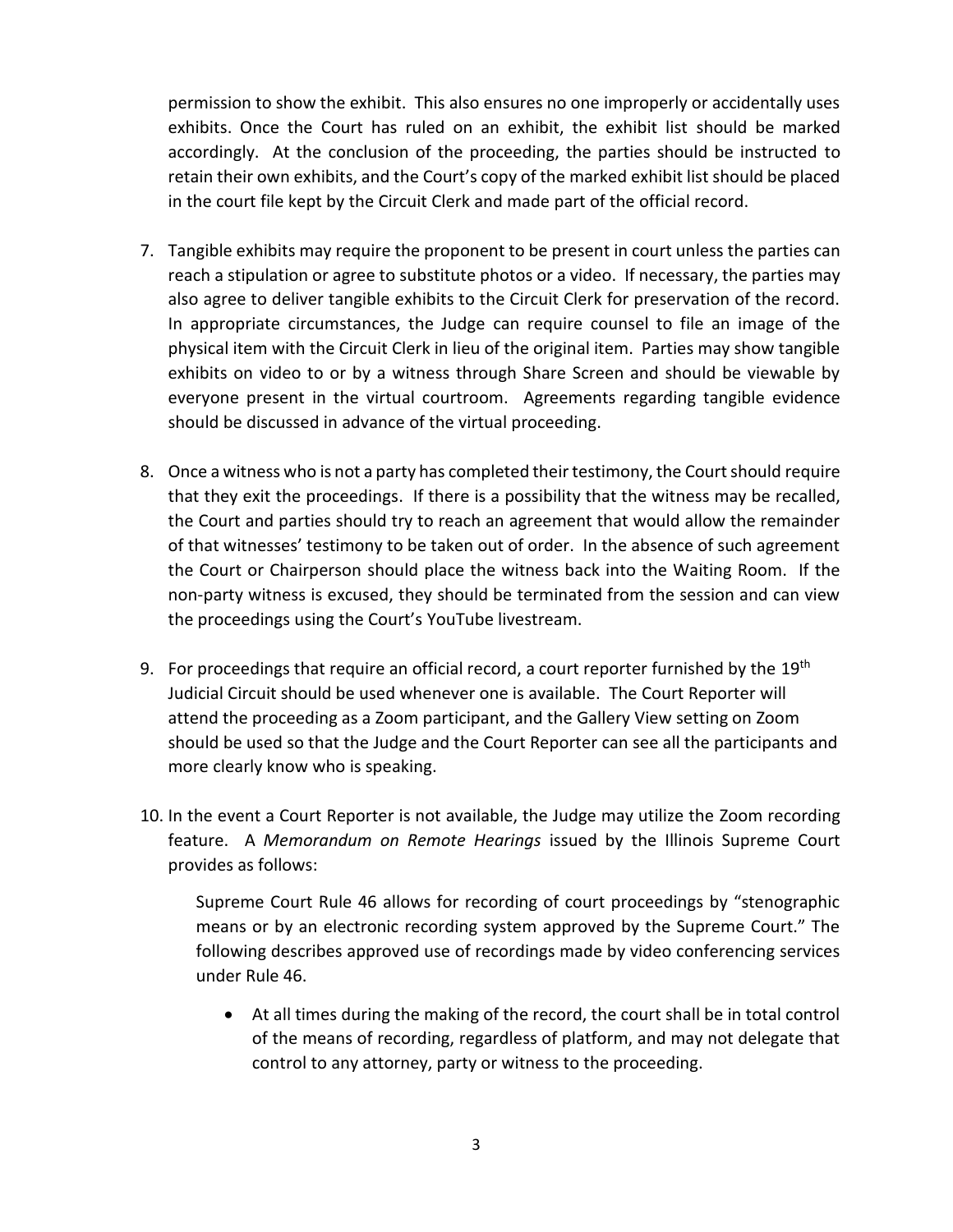- If Court Reporting Personnel as defined under SCR 46(c) are available to take the record of a remote hearing via stenographic means, they shall do so under the direction of the judge.
- If the record is not taken by stenographic means:
	- o The following video conferencing services are approved electronic recording systems under Supreme Court Rule 46 (Official Record of Court Proceedings): [list those recommended by chief judges work group – ie., Zoom, Webex, etc.].
	- o The platform used for video conferencing must be capable of making a recording that produces a reliable verbatim record of the proceeding.
	- o The electronic recording produced by the court should be saved and secured locally, on a computer or server that provides a secure storage platform. The recording should not be archived and left on the video conferencing service's cloud. Security should be used to prevent access to the electronic recordings, thereby allowing access to only the judge and court reporting personnel.
	- o Consistent with Supreme Court Rule 46, the electronic recording from an approved video conferencing service may be used in the preparation of the transcript that serves as the official record of court proceedings.
	- o Judges and Court Reporting Personnel should work together to determine the best configuration of technology at the courthouse and/or home that will produce the most clear and reliable verbatim record of the proceedings.
- 11. The Judge or Chairperson can move participants to separate Breakout Rooms for privacy and when otherwise appropriate. The Judge or Chairperson may use the Breakout Room with the attorneys for a side bar, to rule on objections, or a Breakout Room may be used by an attorney to consult with their client. Interpreters and Court Reporters should be included in the Breakout Room when appropriate. Otherwise, the Breakout Room is not recorded.
- 12. When an interpreter is used, the Judge or Chairperson should ensure that the language interpreter has identified himself/herself for the record and that the record includes for whom the interpreter is present. The Judge or Chairperson should also administer the oath to the interpreter at the start of the proceeding. The Judge or Chairperson hosting the Zoom proceeding must enable the language interpretation feature and designate a participant as the interpreter in the proceeding. When the proceeding begins, the Judge or Chairperson can start the interpretation feature which will give the interpreter access to his or her own audio channel. Participants can select an audio channel to hear their language of choice. Participants will hear the translated audio and can choose if they want to hear the original audio at a lower volume.